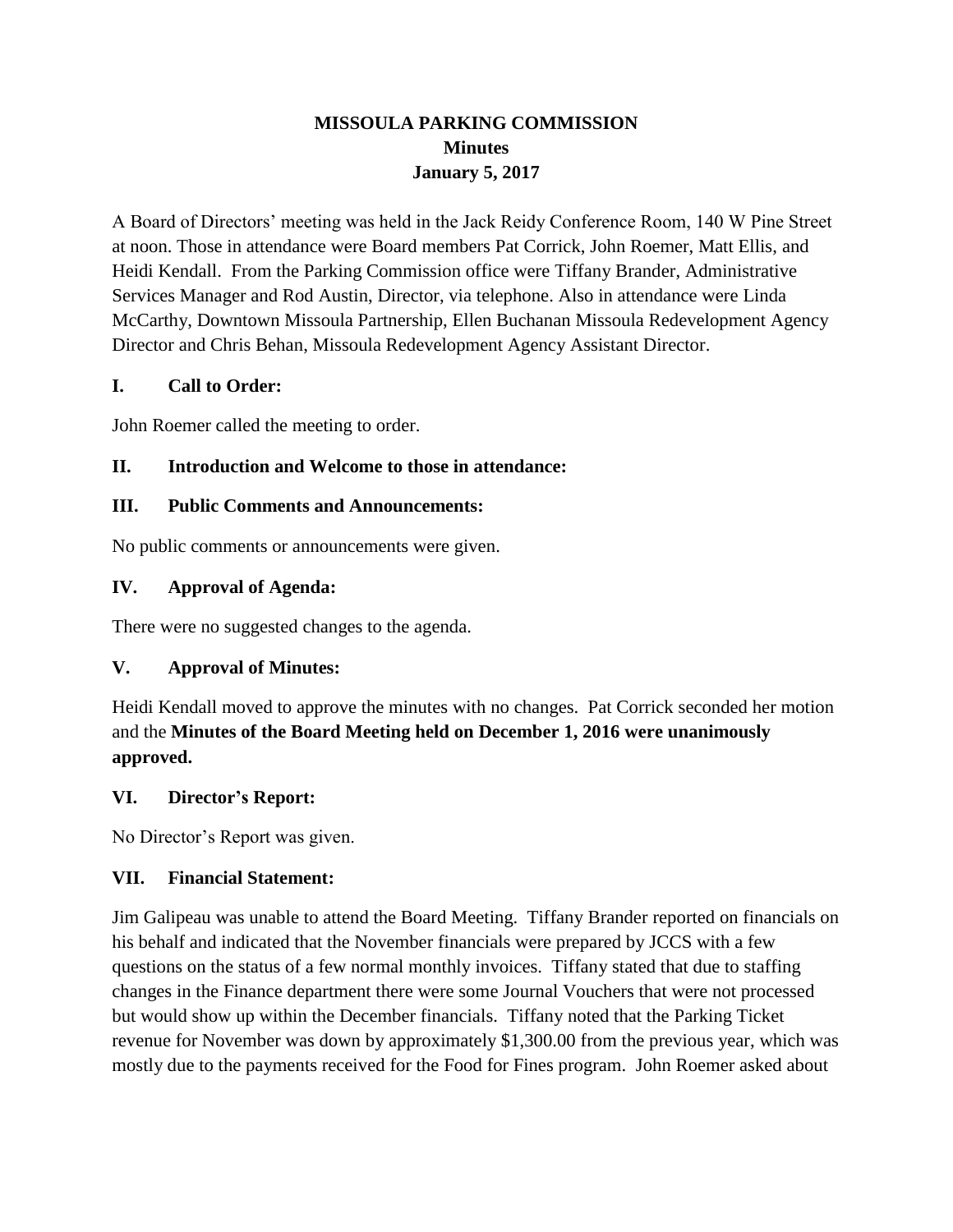the possibility of lease increases in the future and Rod stated that we will likely see an increase in the future.

## **VIII. Communications and Presentations:**

No communications or presentations were given.

#### **IX. Action Items:**

#### A. Parking access for current structures and License Plate Recognition

Rod informed the Board that in fleshing out the Development Agreement for the Student Housing Project, he quickly realized that it was time to start visit the idea of The Parking Commission becoming a financial partner in the project. Rod explained that in order for the garage to have the gating equipment that is up to the standards and recommendations of the Parking Commission, it will be necessary to contribute financial assistance to the program in the amount of approximately \$100,000.00. Rod requested the board approve the Missoula Parking Commission to join as a partner in the Student Housing Project Development Agreement. With there being no questions or concerns, Matt Ellis moved to approve the Parking Commission to join in the Student Housing Project Development Agreement Heidi Kendall seconded the motion. Pat Corrick abstained from a vote but a quorum was reached with the aye of John Roemer. **Joining the Student Housing Project Development Agreement was approved by the Board.**

Rod requested the Board also consider allowing the Parking Commission to explore financing options in an effort to finance new and/or updated gate arm equipment for other MPC facilities in conjunction with the Student Housing Project. In his initial research Rod informed the Board that his early cost estimate is \$385,000.00 to outfit the Student Housing facility, Park Place, Central Park and the Caras lot with new gate equipment. In addition to financing new gate equipment, Rod would also like to tie in License Plate Recognition (LPR) hardware and software for an estimated additional \$185,000.00. Rod will continue to explore avenues to finance all gate arm projects. Rod indicated that in his early discussions with the Finance department, it appears that all of these projects would fall under a financing program he is interested in, and he is seeking approximately \$570,000.00 to include the \$100,000.00 from the Student Housing Project Development Partnership. With the Board's approval, Rod indicated that he will determine which of the components we need and then determine the financial of financing. Rod requested that the Board authorize further exploration into financing options for deployment of new equipment. Matt Ellis moved to authorize exploration into financing options anticipating that we may deploy new equipment and Pat Corrick seconded the motion. **Moving forward with the exploration of financing options for gate arm equipment was unanimously approved.**

In light of the LPR discussion, Tiffany informed the Board of MT HB149 which is currently in the legislature and involves LPR. While the current text looks to allow for MPC's use of LPR, Tiffany stated it would be important for MPC to monitor the bill as it proceeds through legislation. Ellen suggested that a request to the City's Lobbyist be asked to track any bills